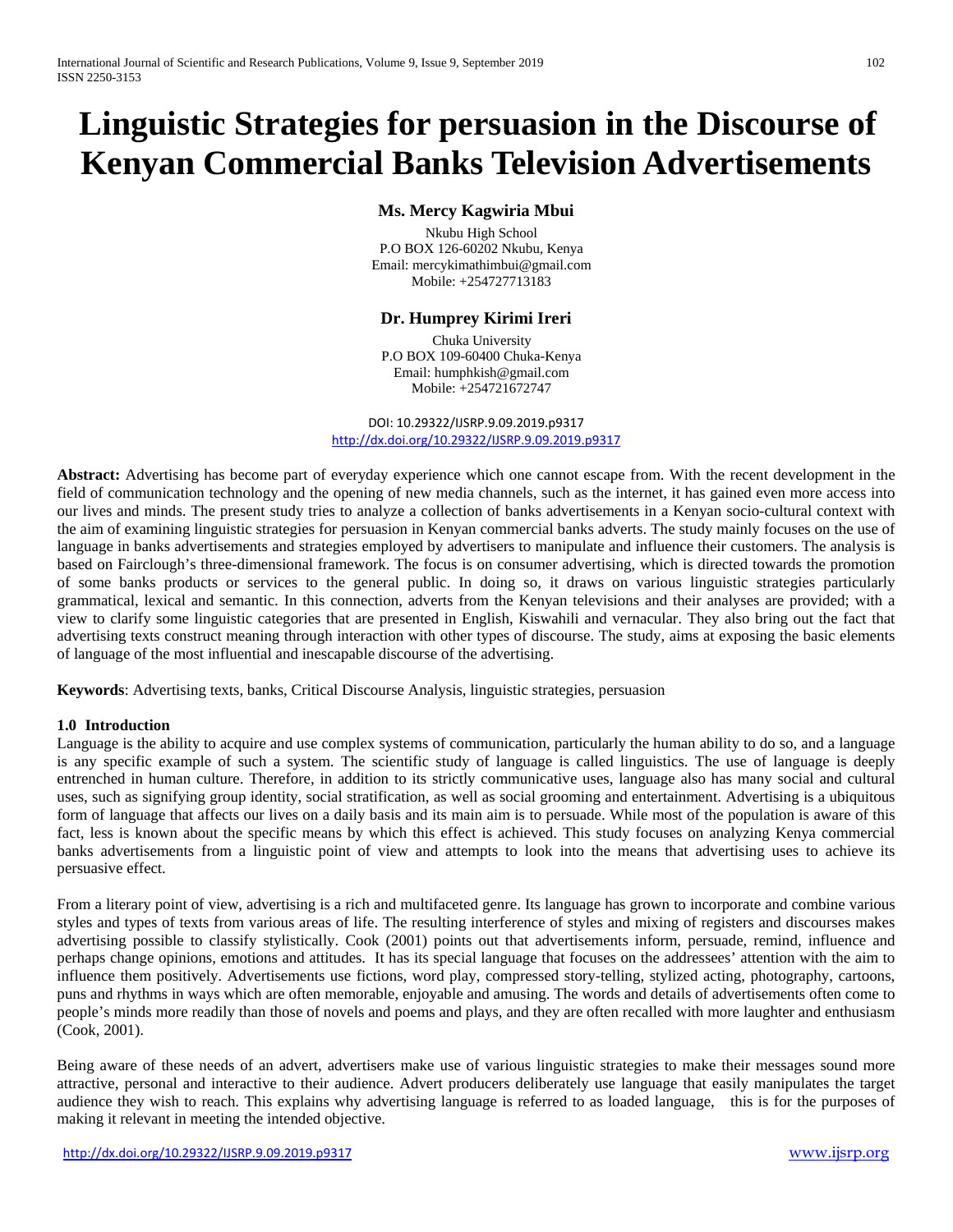The aforementioned assertions provide a fertile ground for a critical discourse analysis. CDA is defined as a multi-disciplinary, problem-oriented approach in investigating the enactment of power abuse, dominance and inequality that is present in text and talk and thus in its stand, try to understand and resist social imbalance (Dijk, 2003). Through CDA, it is possible to examine the strategies of manipulation and persuasive power that are often implicitly and carefully used in advertisements. CDA follows a critical approach to social matters in its endeavors to make open and clear power relationships which are frequently hidden. It targets to derive results which are of practical relevance to the social, cultural, political and even economic contexts (Fairclough & Wodak, 1997). These arguments reveal the relevance of CDA in the investigation of language of advertisements.

In Kenya advertising is found almost everywhere due to the competitive nature of market in the country hence it becomes a part of everyday life. It can be seen not only in media such as television, radio, newspapers, magazines but also on billboards, in means of transportation or in public places (Maina, 2012). However, given this ubiquity, most people do not realize that advertising is a form of discourse by the means of language that would consciously or unconsciously influence people's behaviours and thoughts in their daily lives. The use of wordplay, puns, rhymes, pictures, colours, music and other elements in advertising somehow has its own role in order to catch people's attention towards it. According to El-daly (2011) advertising is any form of public announcement intended to direct people's attention to the availability, qualities and/or cost of specific commodities or services. Hence advertising is very critical in shaping values and customs in a particular society.

Mwaura (2010) observes that banks in Kenya are either locally or foreign owned. Kenya has 44 banks; 31 are locally owned and 13 are foreign owned. The locally owned financial institutions comprise three banks with significant shareholding by the Government of Kenya and State Corporations, Housing Finance which is a mortgage finance and 27 commercial banks. There are 2 representative offices of foreign banks and five deposit-taking micro-finance institutions (DTMs). Banks in Kenya are formed with the main objective of making profit through financial intermediation (Mwaura, 2010). Consequently, they do conduct promotions for their services which they render through adverts in popular Kenya TV stations. Kenya has several television stations that broadcast in English and Kiswahili. Citizen TV, K24, NTV, KTN TV and KBC TV are the biggest TV stations in Kenya in terms of coverage and number of viewers. Kenya Audience Research Foundation (KARF) provides a report on the most viewed TV stations in Kenya.

# **1.2 Objective of the study**

The study analyzed linguistic strategies in the discourse of Kenyan commercial banks television advertisements.

## **1.3 Research Design**

This study utilized a qualitative research design. The focus on text is the most important feature of qualitative research design. The "text" that qualitative researchers analyze is most often transcripts of interviews or notes from participant observation sessions, but text can also refer to pictures or other images that the researcher examines (Gibbs, 2002). Qualitative data researchers seek to describe their textual data in ways that capture the setting or people who produced this text on their own terms rather than in terms of predefined measures and hypotheses. What this means is that qualitative data analysis tends to be inductive—the analyst identifies important categories in the data, as well as patterns and relationships, through a process of discovery (Gibbs, 2002). It is crucial to note that such studies that span across several disciplines such as linguistics, sociology and literary theory employ different methods to achieve diverse goals. In advertisements, studies involving the analysis of language use have employed a variety of methods for data collection and analysis. No method is outrightly recommended for sampling procedures.

## **1.4 Data Analysis and Interpretation**

The present study adopted Fairclough's (1989 & 1992) approach to CDA. This approach holds that discourse is manifest at two levels, namely, the macro and micro levels. At the macro level of discourse are social concepts like social order, power, dominance and inequality. These social realities are abstract and they find expression at the microlevel of discourse which deals with linguistic concepts like grammar, speech acts, style and rhetoric (van Dijk, 2001). Thus the discourse analyst's aim under this theory is revealing how linguistic micro discourse structures reproduce, challenge or perpetuate social macro discourse realities. The present study collected Kenyan banks TV adverts, and their analysis helped to study how the macro concepts of dominance and control were evidenced in the day to day verbal interaction in adverts. Fairclough (1992) approaches the analysis of verbal interaction from three dimensions. The first, discourse-as-text, is concerned with choices interlocutors make about vocabulary, grammar and cohesive devices. Description, concerned with the analysis of text, is the linguistic description of the language text in terms of linguistic devices and concepts mainly by making use of Systemic Function Grammar.

## **1.5 Data Analysis**

Crystal, (2004) mentions a few levels of analysis which are highly important for a detailed linguistic analysis of a text. Each level represents one area of linguistics such as lexicology or phonetics and phonology. These levels were utilized in the data analysis. The results are discussed below.

## **1.6.1 Analysis of Linguistic Strategies.**

<http://dx.doi.org/10.29322/IJSRP.9.09.2019.p9317> [www.ijsrp.org](http://ijsrp.org/)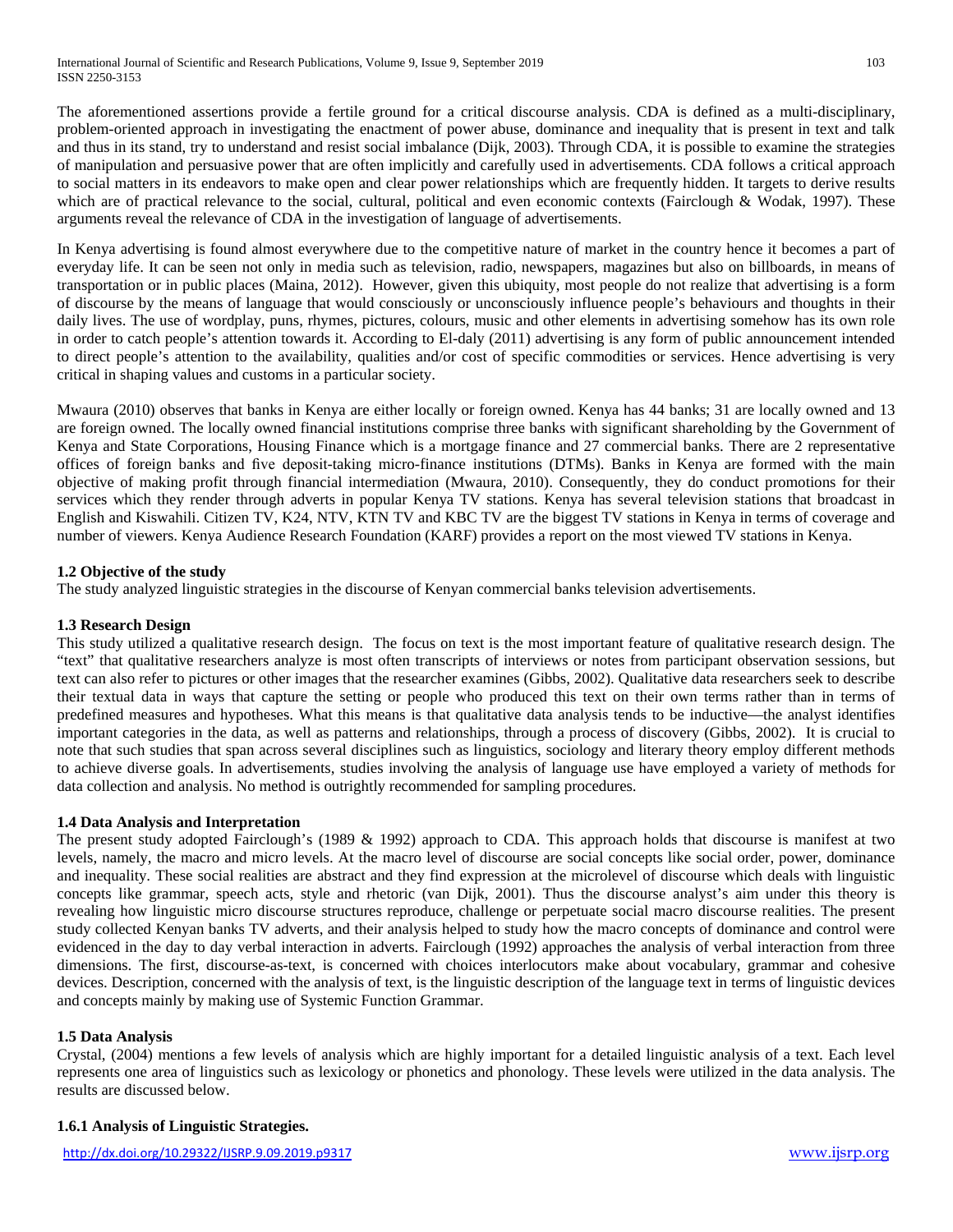International Journal of Scientific and Research Publications, Volume 9, Issue 9, September 2019 104 ISSN 2250-3153

The adverts under investigation are analysed according to linguistic strategies. It seeks to explain and discuss various strategies which are highly important for a detailed analysis of a text. Each strategy represents one area of linguistics such as grammatical, lexical and semantic. On the basis of these areas different aspects of analysis can be distinguished: use of ellipsis, imperatives, rhetorical questions, use of pronouns and use of interjections. Use of directives which is concerned with the meaning of language in discourse, that is, when it is used in an appropriate context to achieve particular aims, is also mentioned. Semantics too, which is the study of formal meanings as they are encoded in the language of texts is highlighted.

## **1.6.2 Grammatical Strategy**

The main aim of grammatical strategy is to analyse the internal structure of the units called sentences in a language, and the way these function in sequences (Crystal, 2004). It focuses on syntax; it means the length of sentences, clauses and tenses used in sentences. The high degree of informality of the sample advertisements is also signaled by the choice of grammatical structures typically associated with spoken language. Various grammatical aspects are here analyzed:

#### **1.6.3 Use of Ellipsis**

 $T = 1.1 - 4.1$ 

The majority of the verbal messages in the corpus do not consist of fixed and neatly arranged sentences but of a large number of "chunks", i.e. loosely coordinated clusters of elliptical structures typical of spoken language. There are instances of elliptical structures are in table 4.1

| 1 adie 4.1 |                                                                 |
|------------|-----------------------------------------------------------------|
| Ellipsis   |                                                                 |
| Advert     | Utterances                                                      |
| Adv. 10    | You get a <b>FREE</b> banker's cheque every term                |
|            | One FREE standing order every year                              |
|            | <b>FREE</b> cubby bank to make saving fun                       |
|            | A FREE education insurance policy                               |
|            | Teach your child to invest <b>now</b> for a better future       |
| Adv. 17    | You could start by making her a customer first                  |
| Adv. 15    | Traveling upcountry? Remember you can bank hapo tu kwa jirani.  |
|            | Kenya's biggest n best loyalty programme                        |
| Adv. $4$   | no fundraising, no wedding committees, no wedding complications |
| Adv. 17    |                                                                 |

Advert 10 presents incomplete structures which could be completed with the following suggested clauses:

*when you open a cubby account…* You get a **FREE** banker's cheque every term, *after opening a cubby account you get*…One **FREE** standing order every year *you also get a* … **FREE** cubby bank to make saving fun *on opening a cubby account you get a free*…. education insurance policy, *a cubby account enables you to*….teach your child to invest **now** for a better future.

The elliptical structures (in italics) suggest what the advertiser means rather than saying or writing it clearly. The producers are aware that people get attracted to free services hence the word "free" made to stand out through capitalization and bolding in advert 10. Secondly, services mentioned here are critical in a child's life like a banker's cheque that is required every term to ease payment of school fees. This is an indirect reference to persuasion in the advert.

On the same note the last utterance "teach your child to invest **now** for a better future" bears a prediction that is conditional. It is also urgent due to the use of the adverb of time "now". The readers and hearers of this advert are expected to act swiftly in response to this advert so that their children could have a better future. It also suggests that without making this step they run the risk of their children living a miserable future life. This advert is set in the context of the contrast in between choosing to go for a cubby account for one's child which according to the advert it is equivalent to a better life for your child. On the other hand, failing to do so has undesirable consequences.

In the expression "You could start by making her a customer first" which is in advert 17, the message is put through in parts. Instead it could possibly have been written like this "You could start by (opening an account for her and) making her a customer first" This is an indirect indication of the importance of opening an account with the banking institution in question. Thereafter one is eligible to benefiting from the services rendered as opposed to one who has not opened an account for they are ineligible to such services. Such gradation of meaning, renders the process of decoding less demanding on the part of the reader. Ellipsis is defined as "a sentence where, for reasons of economy, emphasis on style, a part of the structure has been omitted, which is recoverable from a scrutiny of the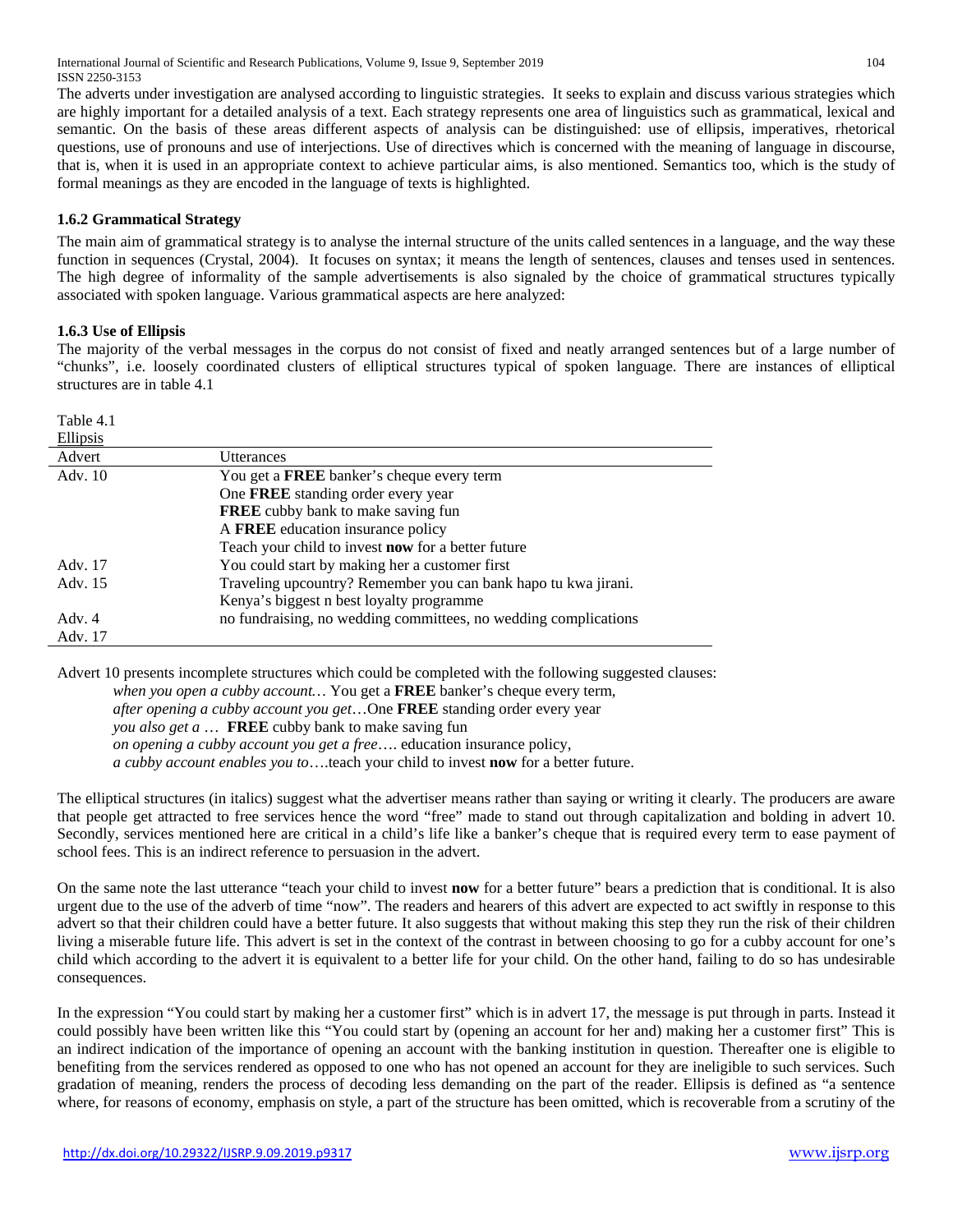context" (Crystal, 2004). Ellipsis has been used in the spoken language of this advert for the reasons of economy of words and creating a sense of informality.

In other instances of ellipsis, the subject and the auxiliary verb are left out, for instance in advert 15 the utterance "Traveling upcountry? Remember you can bank hapo tu kwa jirani". This statement could have been written this way "(are you) traveling upcountry? (You need to) remember you can bank hapo tu kwa jirani". The use of ellipsis here renders the communication more interactive since the viewer has to participate actively supplying the missing elements in order to interpret the message. The expected answer to this utterance is yes which is immediately followed by further instructions.

Due to the use of ellipsis one can conclude that sentences in banks TV adverts are short and scanty. They are of simple and declarative type. The tenses used are mainly in present tense. There are also future tenses where suggestions or recommendations are given on the benefits of going for the product. In addition most of the sentences in the discourse are active sentences though there are a few cases of passive voice used in these advertisements.

Another type of strategy to simulate conversational style and is closely related to ellipsis is the use of disjunctive syntax, that is, sentences without verbs or subjects. These sentences consist of one or two grammatical items only. For instance in advert 4 the statement "Kenya's biggest n best loyalty programme" captures the attention of the viewers as well as that of the listener since both are targeted by giving a piece of writing that is swift and straight forward. The statement could probably have included this subject and verb ("we introduce….). The intention of the advert producer is to communicate convincingly and this explains the use of superlatives "biggest n best". Generally people get attracted to anything that is described by such superlatives hence enabling the advertisers to tap from already influenced minds.

Similarly, advert 4 bears this statement "awesome rewards" which as afore mentioned attracts the attention of the listener through its precision. It could have included a subject and verb and probably read like this: (we bring…..)The use of the adjective "awesome" that describes the noun "rewards" is deliberately used to create an image of something that is superb and incredible. The use of the entire phrase is done in such a way that it succeeds in mesmerizing the reader and consequently deciding to go for the service.

More so there is the use of this utterance "no fundraising, no wedding committees, no wedding complications" from advert 17 that is strategically put to provide a solution to problems of young people who are intending to get married. The statement could probably have included a subject and a verb to read this way: "there is no fundraising, there are no wedding committees, there are no wedding complications". The context of this advert is that of a young couple that is portrayed as being in a steady relationship. Therefore this combination of a ready solution to one's problems and the young couple is a perfect one that is meant to move other young people to going for the same service from the institution in question. This explains the use of precise statement since it is intentionally meant to attract young people.

## **1.6.4 Imperatives**

 $Table 4.2$ 

In addition advertisements also need to persuade the audience to go for a service or take certain actions. Thus advertisements usually use imperatives. Imperatives are sentences, which normally have no overt grammatical subject, and whose verb has the base form.

The following are the examples of imperatives used in the advertisements analyzed in this study. By using imperatives the advertisers are trying to establish a closer relationship with the viewers. Such informality can signify equality between advertisers and readers. Advertisers use imperatives, because it creates a sense of one person talking to another because all advertisers are urging the viewers to take some action.

| <b>LAULT 4.4</b> |                                                                                       |
|------------------|---------------------------------------------------------------------------------------|
| Imperatives      |                                                                                       |
| Advert           | Utterances                                                                            |
| Adv.3            | Apply today at your co-operative bank branch.                                         |
| Adv.4            | Enroll today by dialing *522# via the KCB App or at Any KCB branch                    |
| Adv. $17$        | Login into your account, enter the details of your landlord, enter the amount, submit |
|                  | and you await your payment confirmation.                                              |
| Adv.18           | Visit any one of our branches country-wide to open a Bora Business current account    |
|                  | and gain access to our unsecured loan.                                                |

There are certain groups of verbal items, which are especially evident in imperative clauses as shown on the table and these are appeals connected with acquisition of a product. For instance apply, enroll, login into and visit any one of our branches. These items are strategically posted and designed to manipulate the viewers. On the same note there is the illocutionary force behind the imperative utterances in that they are speech acts which have an advisory aspect which further presupposes the one being advised need it for their own benefit.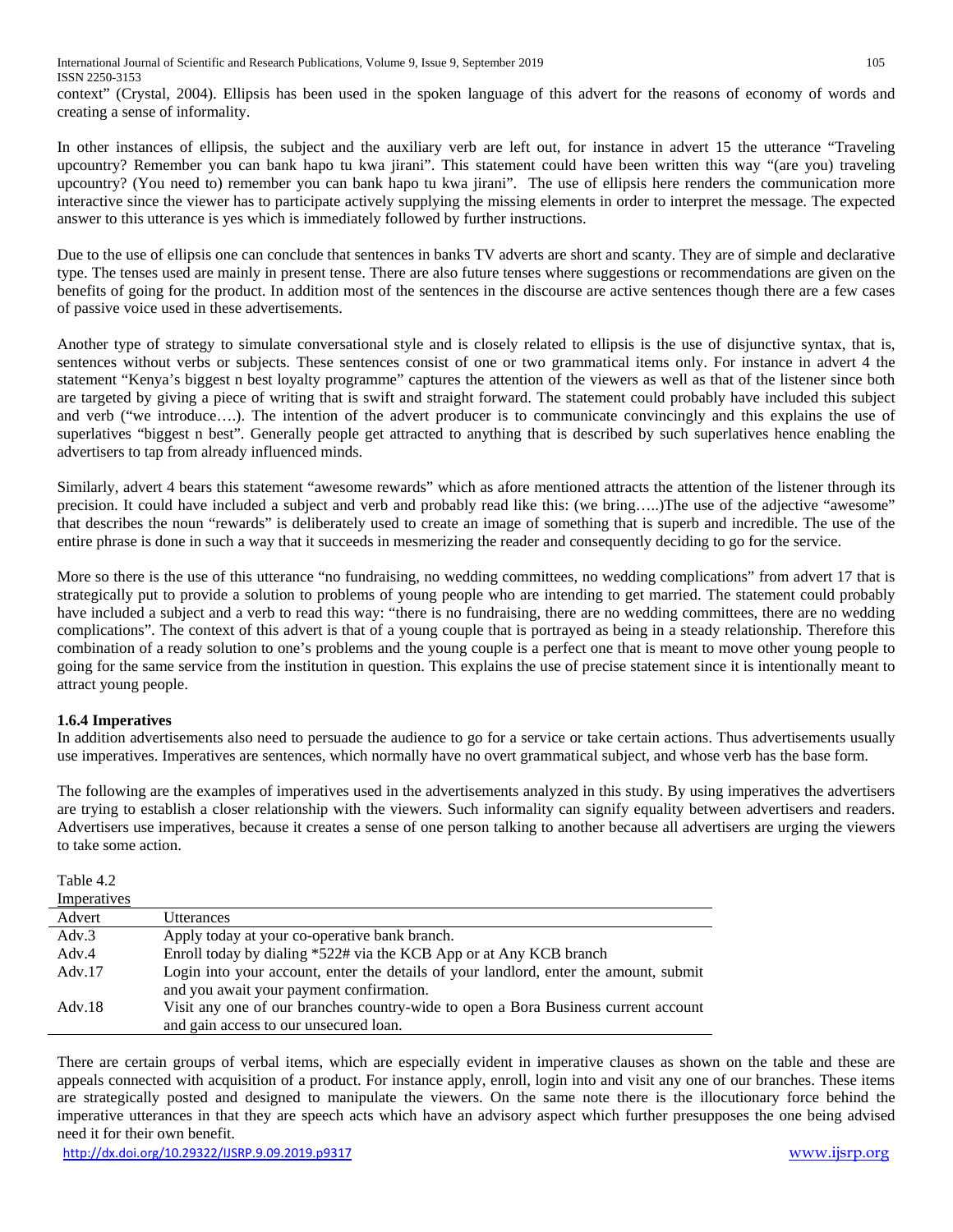The reason why advertisers use imperatives is that they evoke the sense of personal communication in the reader. It causes that the reader co-operates with what the text is advocating for having their own individual situation in mind. Although adverts producers cannot expect the direct action from the viewers and feedback, they expect the viewers to answer themselves silently and then take action.

## **1.6.5 Rhetorical Questions**

In the advertisements there are also questions posed to the viewers to create a personal relationship by simulating informal conversation with the viewers to engage them rather than merely conveying information of the product. These are referred to as rhetorical questions. They do not require an answer, they only persuade the viewer to think the way advertisers are thinking. Therefore if there is any answer given it is obvious in agreement with the expectation of the advert producer. For instance Advert 6 in this study contains these questions:

'Unataka nini? kusomesha mtoto , kujenga nyumba ama ni kwenda holiday?'

(What do you want? to educate your child, build a house or to go for a holiday?).

These rhetorical questions provoke one's thought system. The example in advert 6 presupposes the existence of a problem that is weighing the target person down. To some extent one would rightly conclude that advertisers create a problems and then give a solution very fast. This is the case in this advert and the kind of rhetorical question employed.

Similarly Advert 15 bears a rhetorical question that one would readily give the answer in the affirmative. The question is "Traveling upcountry?" and what follows is further instructions on what to do after the obvious answer is given. Hence the statement "Remember you can bank hapo tu kwa jirani". The use of rhetorical question creates a sense of closeness that enables the advert producers gain trust from target population.

In addition, the use of these questions enables the advertisers to establish a closer relationship with the viewers. Such informality can signify equality between advertisers and readers. In addition it creates mutual understanding regarding the message in the text.

## **1.6.6 Use of Pronouns**

The use of pronouns in advertisements is deliberate and helps create a friendly atmosphere to persuade the audience. Hence advertisements that seem to talk with friends bring the readers closer. In the banks advertisements in this study, it was found that the most common pronouns used are "you", "your", "we" and "I" .The use of first and second person pronoun seems to indicate that the advertiser is making promises that are sincere and honest. The use of personal pronouns establishes a certain type of relationship between the advertisers and the readers (Smith, 2004). For example, the pronoun "we" is regarded as authoritative and implies power while "you" reflects a personal engagement as the reader is addressed directly. In addition, the use of "our" reflects a certain "us" versus "them" feel to it. Here "us" represents those that are already members of the institution whereas "them" are those that are yet to join. The "them" are being challenged to join the institution so that they can be included in the "our". Examples of pronouns in the banks advertisements in this study are shown in Table 4.3

Table 4.3

| Pronouns in the Banks Advertisements |                                                                                             |  |
|--------------------------------------|---------------------------------------------------------------------------------------------|--|
| Advert                               | Utterance                                                                                   |  |
| Adv.2                                | <b>you</b> are like may be one day I get my own house I don't have to continue paying rent. |  |
| Adv.15                               | We are <b>vou</b>                                                                           |  |
| Adv.8                                | Your listening, caring partner                                                              |  |
| $\text{Adv}.20$                      | I had a lot of interest in cars. So I thought I could turn this into a profitable business. |  |
|                                      | I don't actually think I would be where I am without Stanbic Bank                           |  |
| Adv.20                               |                                                                                             |  |

Similarly, there is the use of direct address that seeks to address the viewers and readers directly using the second person pronoun and possessive pronoun 'your'. As aforementioned, the use of personal pronouns in the advertisements is for both ideological and practical reasons. The second-person pronoun and possessive personal pronoun that is 'you' and 'your' are both largely used. For instance in advert 17 "Submit and **you** await **your** payment confirmation" seek to address the audience directly and personally. The use of these pronouns in this advertisement help create a friendly atmosphere to persuade the audience. When people are addressed individually rather than as part of mass audience it is considered highly valued. More examples are in Table 4.4:

Table 4.4 Direct Address.

Advert Utterance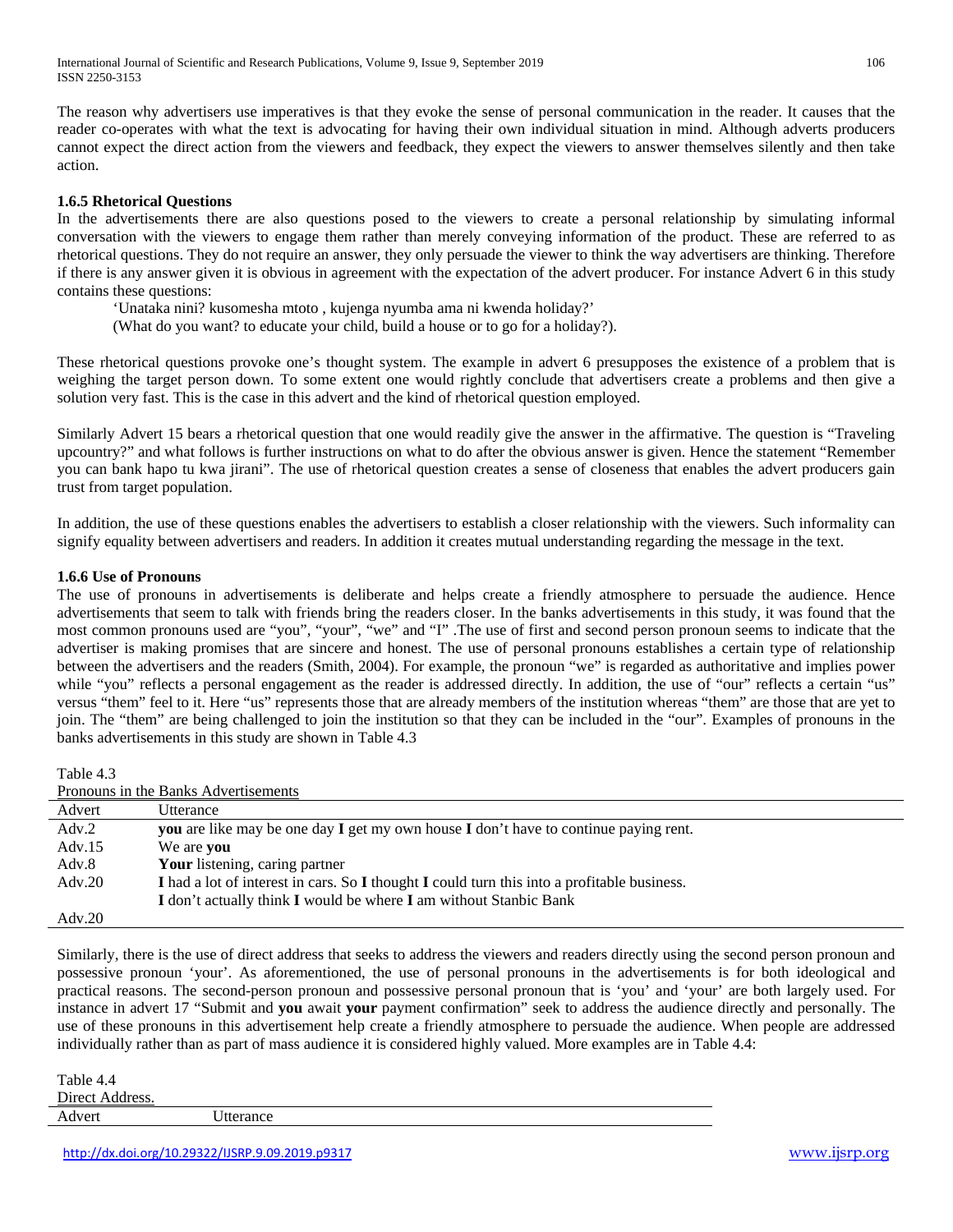International Journal of Scientific and Research Publications, Volume 9, Issue 9, September 2019 107 ICCM  $215$ 

| 15519 2250-5155 |                                                                          |
|-----------------|--------------------------------------------------------------------------|
| Adv.3           | Apply today at your co-operative bank branch.                            |
| Adv.13          | Co-operative bank we are you.                                            |
| Adv. 6          | Family bank with you for life.                                           |
| Adv.11          | Equity bank your listening, caring partner.                              |
| Adv. 17         | Submit and you await your payment confirmation.                          |
| Adv. 17         | You can pay your bills like DSTV, water, zuku, electricity.              |
| Adv. 19         | Consolidated Bank Growing with you.                                      |
|                 | Sometimes talking to the right people can help you make your dreams come |
|                 | true.                                                                    |

The use of personal pronouns make the adverts seem as though directly addressing the viewer, making it more personal and more likely for the reader to respond. In Advert 3 "Apply today at **your** co-operative bank branch" exemplifies this direct address to viewer that further expects them to respond. This shifts the responsibility of the issue to the reader that is, specifically, what YOU is going to do about it. It makes the reader think about their personal responsibility.

The use of second person pronouns contributes significantly to the process of synthetic personalization within all types of mass media. Manifestations of synthetic personalization can be found in the banks adverts. For instance advert 19 bears this statement "sometimes talking to the right people can help **you** make **your** dreams come true." The use of "you" and "your" in this statement does not refer to any specific individual, instead is addresses everyone. Deictic expressions such as personal and possessive pronouns are often used in this category since they enhance the interactive potential of the advertising message. These devices of synthetic personalization shorten the distance, getting the reader and viewer involved as well as establish a more personal relationship between the advertisers and the reader. Consequently, the reader may get the impression of being treated as an individual rather than an anonymous member of a mass, which can make him/her more susceptible to persuasion

## **1.6.7 Use of Striking Phrases**

Kenya commercial banks television advertisements use words, phrases and sentences both written and spoken to illustrate the action in the discourses. Words generally construct the slogans, messages and songs and blend in with other modes of communication to construct the narrative processes that tell the story in advertisements. Striking phrases and sentences include slogans, advertisement claims and promises. They are an ideal site from which to observe the constructive function of linguistic labeling and categorization. For example in Table 4.5:

| Banks' Slogans |                                      |
|----------------|--------------------------------------|
| Advert         | Utterance                            |
| Adv.3          | Co-operative bank we are you.        |
| Adv. 4         | <b>KCB</b> Making the Difference     |
| Adv.5 and $6$  | Family bank with you for life.       |
| Adv. $14$      | Standard charteredHere for good.     |
| Adv. 16        | K REP Bank getting closer to you     |
| Adv. 17 and 20 | Stanbic bank, moving forward         |
| Adv. $19$      | Consolidated Bank, Growing with you. |

There is a lot of competition among commercial banks in Kenya and in the midst of such great competition, the producers want to demonstrate the uniqueness of their products. They want to differentiate it from the rest. They try to find new techniques of advertisement. They also try to make the advertisement texts more attractive and more unexpected. They must catch the attention of the audience and then identify the product. Advert producers create uncommon, surprising, interesting texts with catchy slogans or phrases. The reader or viewer must give it some thought and the result of it is manipulation. For instance, advert 3 there is the slogan 'we are you' indicating that the institution is part and parcel of the viewer. In advert 4 there is 'making the difference' that indirectly supposes that the institution in question can make all the difference in the viewer's life.

In addition, advert 5 has the slogan 'with you for life' which can be understood to indicate the institution accompanies the viewer for life purposes and can also mean forever. Then in advert 15 the slogan says 'here for good', which can be taken to mean that the institution is there to stay and for the good of the viewer. Advert 17 has the slogan 'moving forward' which can be interpreted to mean that the institution is set to propel the viewer forward. It is crucial to note that all these slogans or striking phrases are set in the context of a particular advert that is not only interesting but also with the intention of persuading the viewer to go for the product.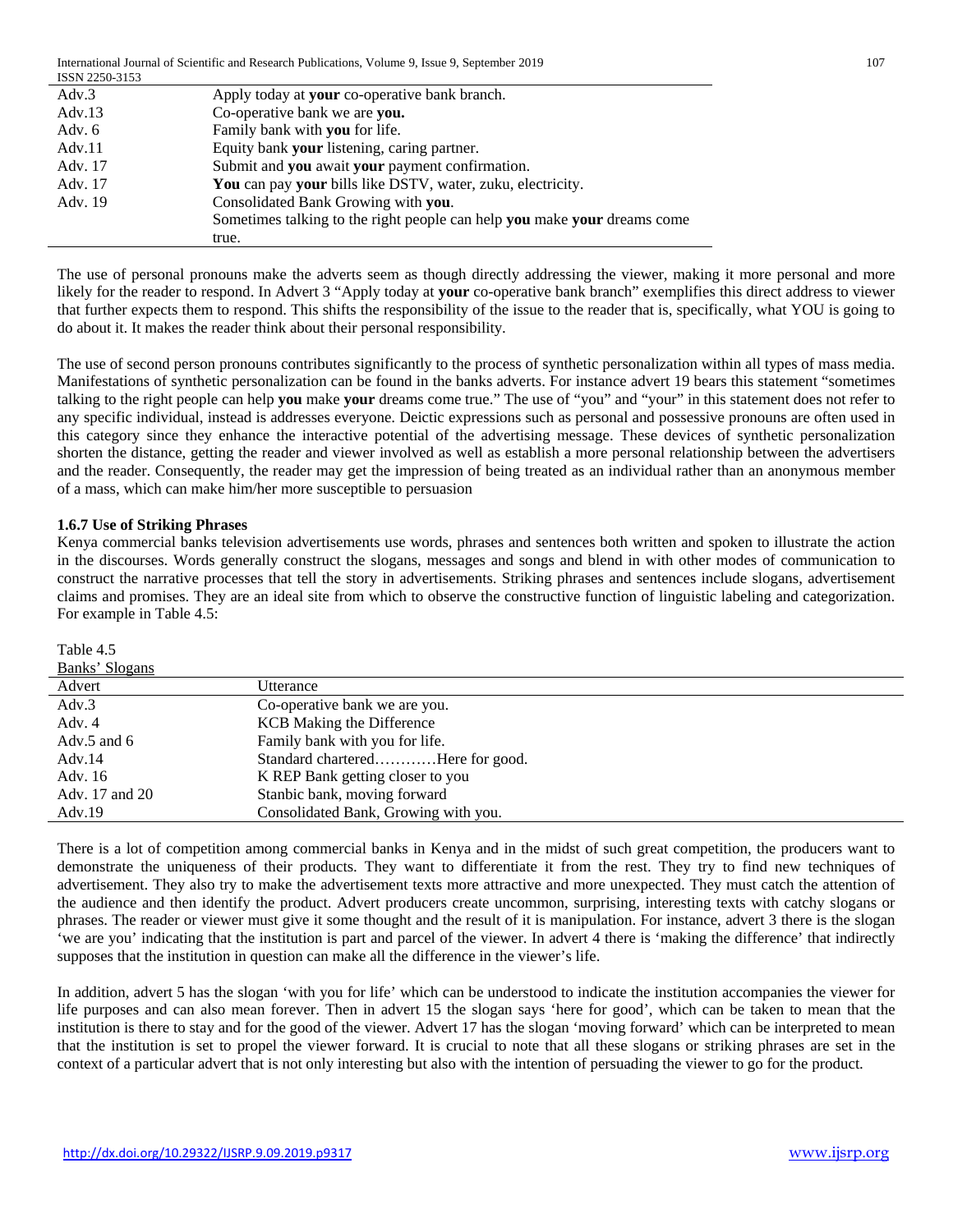#### **1.6.8 Use of Interjections**

Interjections which are a characteristic of spoken language are used in the adverts under investigation. Interjection is a word or a phrase with no particular grammatical relation to a sentence, often an expression of emotion. In the adverts they play the role of arousing the emotions of the audience. For example:

| Table 4.6 |  |  |
|-----------|--|--|
|           |  |  |

| <b>Interjections</b> |                                       |
|----------------------|---------------------------------------|
| Advert               | Utterance                             |
| Adv.2                | Yeah! That's nice. Ha                 |
| Adv.3                | (Disinterested. Engrossed fully) mmmm |
| Adv.4                | (Over excited) aha                    |
| Adv.17               | wow! That's great!                    |
|                      | my Stanbic account and guess what!    |
|                      | Ah aah! Aah! Ooh! That's so sweet     |
|                      | Ooh yes please                        |

In advert 2, the words 'yeah! That's nice' are used to contextualize the authentic aspect of the advert and also to arouse the emotions of the viewer. Advert 3 exploits the use of 'mmmm…' by one of the advert participants who is portrayed as being less interested in what he is being told concerning a loan facility in the bank. However, he later gets interested and goes for it. The essence of the advert is that the viewer is expected to act just like this participant who first hesitates but later accepts.

In addition, advert 17 largely exploits interjections like 'wow!' 'that's great!' and aah! Ooh! that extensively appeal to the viewer's emotions. These interjections are set in the background of a hilarious advert that takes a viewer through the institution's inner operations. The advert is made to look glamorous and interesting in order to persuade and manipulate the viewer.

The use of these interjections take the verbal message closer to the patterns of informal speech and therefore creates the impression of authenticity, immediateness and intimacy which enhance the persuasive potential of the message depicted in the advert. They act like a vehicle that carries the message of the advert closer home.

#### **1.6.9 Use of Simple Sentences**

Short and simple phrases and sentences in the present tense can be found in adverts. Here, the standard typographic rules are often broken since some sentences lack the punctuation marks at the end. Compound and complex sentences are avoided in order to ease communication of the message in the text. For example in advert 14:

"It's very simple, all you need to do is transfer your salary or take an investment or insurance solution."From today to  $7<sup>th</sup>$ January to qualify. And your holiday could just be on us. Call us on 0203293900 or visit our website for more information. Standard chartered…………Here for good"

Advert 17:

"All you have to do is dial \*208# and follow instructions.

So here, you can access our internet banking, you can do multiple bill payment, you can do instant account transfers and can also do tax payment. Let's say for example, you are paying your rent; Login into your account, enter the details of your landlord, enter the amount, submit and you await your payment confirmation. It's that simple."

The fact that the message is put through gradually through speech and writing, renders the transmission more effective since such gradual presentation of information is less demanding for the addressee's perception. The use of simple sentences is evident in adverts for economical purposes.

The use of simple sentences is evident in the sampled adverts. Since simple sentences basically start with pronouns like "it is" and "that is" there is a great deal use of them for emphasis and also to economise on words in the adverts. These kind of sentences thrive in spoken language which the current study capitalizes on.

Table 4.7

| <b>Simple Sentences</b> |                                                      |  |
|-------------------------|------------------------------------------------------|--|
| Advert                  | <b>Utterances</b>                                    |  |
| Adv. $17$               | It's that easy.                                      |  |
| Adv.13                  | That's why bizwise sme business loan gets up to 50m. |  |
| Adv.17                  | It's amazing, it's different                         |  |
|                         | That's so sweet                                      |  |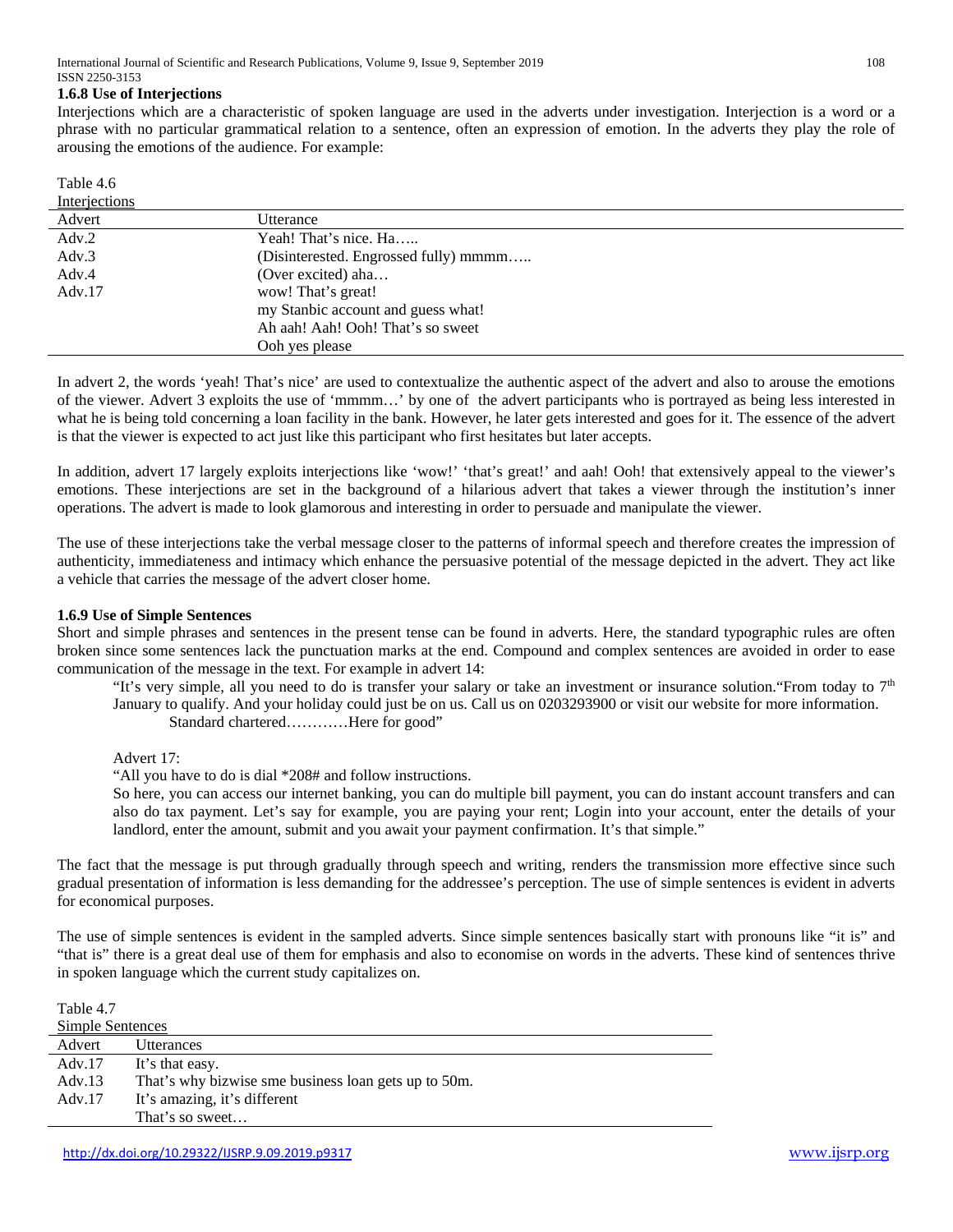|      | That's quite impressive                 |
|------|-----------------------------------------|
| Adv. | It's very simple, all you need to do is |

In Advert 17 the expressions 'it's that easy, it's amazing, that's so sweet and that's quite impressive' singles out the attribute of the product being advertised in order to successfully capture the viewer's attention. The utterance is aptly put and delivered.

## **1.6.10 Emphasis**

There is emphasis placed on some words that the advert participants consider important and which intensify meaning of the advertisements. For example, in this study synonyms such as 'whole' and 'entire' from Advert 3, are said with some special weight and forcefulness. These words are said by the agitated lady in the house who repeats and stresses the two words to probably express her displeasure. Parallelism which is repeated use of similar grammatical structures is another linguistic device in the advertisement. The followings are examples of parallelism evident in the analyzed adverts:

Table 4.8

| Emphasized words |                                               |  |
|------------------|-----------------------------------------------|--|
| Advert           | <b>Utterances</b>                             |  |
| Adv.3            | Baba Sheke bought a car, it's a prado.        |  |
| Adv.4            | Kenya's biggest and best program ever.        |  |
| Adv.17           | It's amazing, it's different                  |  |
|                  | Julie: No fundraising, no wedding committees. |  |
|                  | <b>Bob:</b> No wedding complications.         |  |
| Adv. 20          | I don't actually think I would be where I am  |  |

Parallelism means the parallel presentation of two or more than two similar or relevant ideas in similar structural forms. It is a rhetorical device heightening the emotional tone of the message and its importance. For instance in advert 3, the use of 'baba sheke bought a car, it's a prado' illustrates parallelism here.

Moreover, the use of "**biggest** and **best**" are modifiers that alliterates. In Encyclopaedia Brittanica, the term alliteration is defined as "the repetition of consonant sounds at the beginning of words or stressed syllables". Since repetition of sounds increases the likelihood that a brand name or advertising message will be remembered, alliteration deserves to be regarded as a powerful linguistic device of persuasion used to increase the memorability of the advertising message. Crystal (2004) suggests that "these repetitions of sounds may be pleasing in their own right". Therefore the use of alliteration in sampled adverts can be associated with emotiveness and also for the purpose of making the advert sound musical and attractive.

More so, the words '**best and biggest**' are in their superlative degree to imply the highest level of the offer that is put in place by KCB. The repetition of the words **'a car'** and **'a prado'** that are near synonyms seek to clarify emphatically that it is not an ordinary vehicle but one that has a spark in the society. Advertising can be identified as a type of discourse, which can tell us a good deal about our own society.

## **1.6.11 Use of Contractions**

The use of contracted form of verbs is another phonological device. Crystal, (2004) defines the term contraction as "...the process or result of phonologically reducing a linguistic form so that it comes to be attached to an adjacent linguistic form, or fusing a sequence of forms so that they appear as a single form". Contractions are informal structures which are primarily associated with spoken language. Contracted verb forms occur in the majority of the adverts under investigation.

Table 4.9 **Contractions** 

| Advert   | Utterances                                                         |
|----------|--------------------------------------------------------------------|
| Adv. $2$ | Yeah that's nice.                                                  |
| Adv. $3$ | $it's$ a prado                                                     |
| Adv. 2   | I don't have to.                                                   |
| Adv. 2   | $"I'm$ called.                                                     |
| Adv. $3$ | Don't be left behind.                                              |
| Adv.17   | <b>That's</b> great!                                               |
|          | It's nice that you are here                                        |
|          | Let's say for example,                                             |
|          | I actually <b>don't</b> need to go to any branch <b>that's</b> why |
| Adv.19   | you're sorted                                                      |
| Adv.20   | we <b>didn't</b> actually                                          |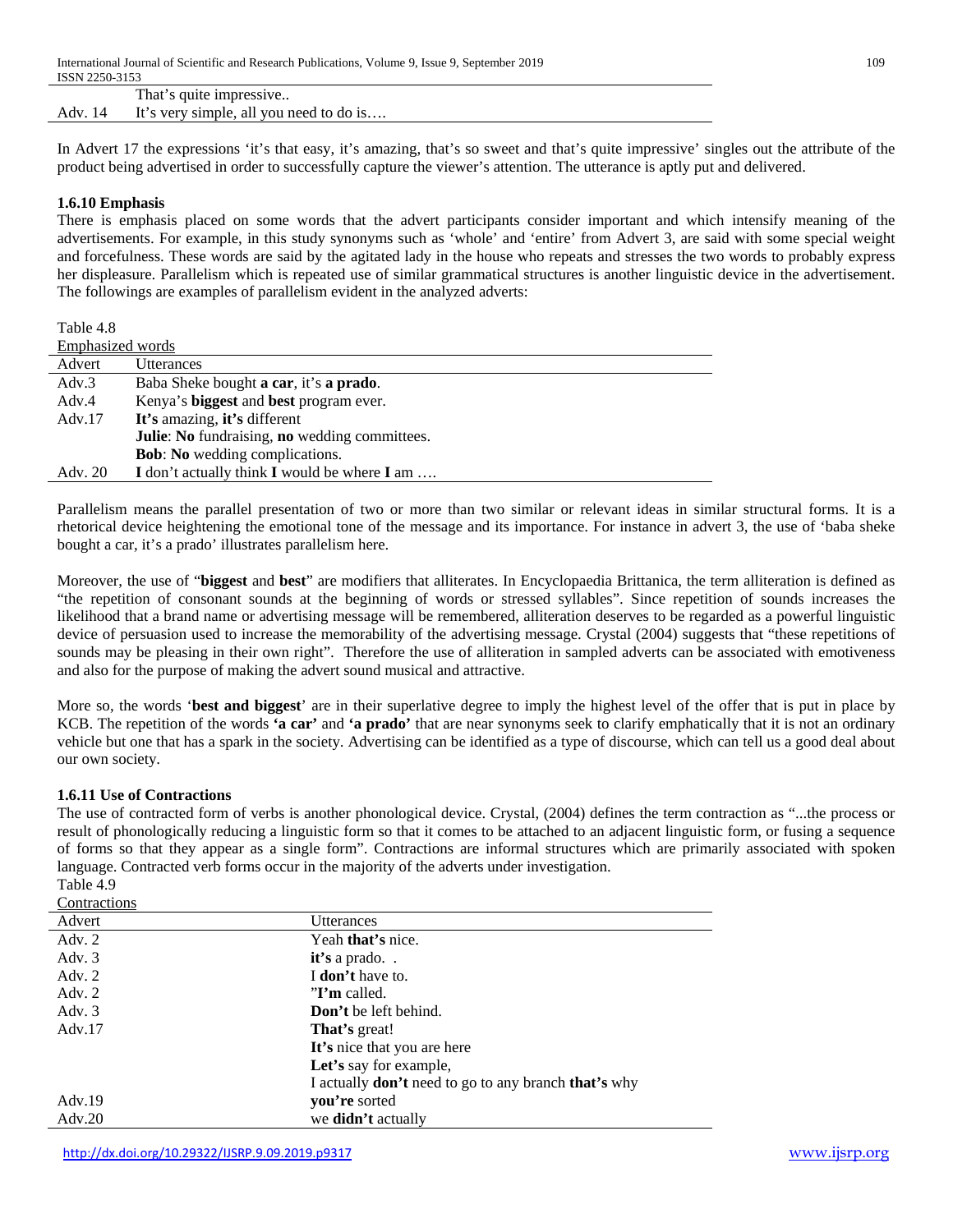International Journal of Scientific and Research Publications, Volume 9, Issue 9, September 2019 110 ISSN 2250-3153

The above utterances are characteristic of spoken language which makes them sound informal, personal, spontaneous and authentic. The contractions are primarily used in the analyzed adverts probably to shorten the distance between the advertisers and the reader and aim at establishing a friendly relationship. Therefore, it can be stated that they are markers of solidarity. Fowler (1991) says that the use of contractions make the text sound chattier. They are also used in adverts for economic purposes to save time, space and money. This indirectly indicates that the institution in question values what the society values and something that is even cost effective.

## **1.6.12 Lexical strategy**

This strategy deals with vocabulary on the basis of morphology and lexicology. It checks the origin of the words, their structure, composition, abbreviations, phrasal words, using words in various types of collocations and idioms etc.

## **1.6.13 Branding**

The emphasis on a lexical item is the most direct form of lexical cohesion (Halliday, 1994). Moreover, Jefkin (1994) states that, the repetition of the name of the organization and the brand name throughout the text is one of the main rules of copywriting in advertising. In this way, lexical cohesion transcends its cohesive role as textual linker and assumes a role in the ideational function of language, re-shaping and re-conceptualizing meaning and experience and leads to the national promotion of products. Now, let us consider the sample data from the view point of lexical cohesion. Example from Advert4, advert 16 and advert 20 shows the use of repetition.

Advert 4:

| Bank Officer: | Hello how can I help you?                                                       |
|---------------|---------------------------------------------------------------------------------|
| Customer 1:   | I would like to sign for <b>KCB</b> mobile banking and internet banking please. |
| Bank Officer: | Certainly Sir                                                                   |
| Customer 1:   | I would also want <b>a KCB credit card</b>                                      |
| Bank Officer: | Okav                                                                            |

Advert 16:

I started saving with msingi savings account with **K REP**.

**K REP** Bank is not only my bank of choice, but also it's been trustworthy

partner

 $\pm$  1.100  $\pm$  1.100  $\pm$ 

**K REP** Bank getting closer to you

Advert 20:

**Frank:** we can import trucks, vans, I have also recently started doing spare parts and am quite happy with where I am now with **Stanbic bank**, but we are still looking for other challenges, having **Stanbic bank** as my partner, am quite looking forward to the next few years with **Stanbic bank**.

From these examples the name of the institution is repeated. In the lexical patterning, this plays an even greater and more salient role in promoting the product nationally, perhaps because its promotional nature is harder for the reader to recognize hence calling for a repetition to stress it. In addition, the emphasis on the institution assists in singling out the various services and products that can be exclusively offered by the organization.

#### **1.6.14 Use of Colloquial Expressions**

Concerning the vocabulary used in the sample adverts, basic vocabulary, informal and colloquial expressions prevail. However, in a great deal of the advertisements in this study (especially in adverts that have dialogue and a narrator) great stylistic differences can be found within one sentence, since both formal and informal expressions are merged.

| Table 4.10                    |                                                                                         |  |
|-------------------------------|-----------------------------------------------------------------------------------------|--|
| <b>Colloquial Expressions</b> |                                                                                         |  |
| Advert                        | Utterances                                                                              |  |
| Adv.5                         | FAMILY BANK PESA PAP agent watakusort 'pap'                                             |  |
| Adv.2                         | It always seemed beyond reach for me and my hubby                                       |  |
| Adv.6                         | Itakuwaje! Tajirika na mamilioni na Family Bank ndio useme ishakuwa                     |  |
|                               | (How will it be! Get rich with millions with Family bank then you will say it has been) |  |
| Adv.6                         | Kwa kila thao tano unaweka kwa akaunti yako.                                            |  |
|                               | (In every five thousand you deposit in your account)                                    |  |
| Adv.15                        | Get smart, get the <b>bizwise</b> sme business loan from Co-op bank of Kenya            |  |

<http://dx.doi.org/10.29322/IJSRP.9.09.2019.p9317> [www.ijsrp.org](http://ijsrp.org/) Whereas the informal, basic vocabulary is used to create closeness between the advertisers and the reader, the formal, sophisticated expressions and specialized terminology are used in order to enhance the credibility and uniqueness of the advertised product. In the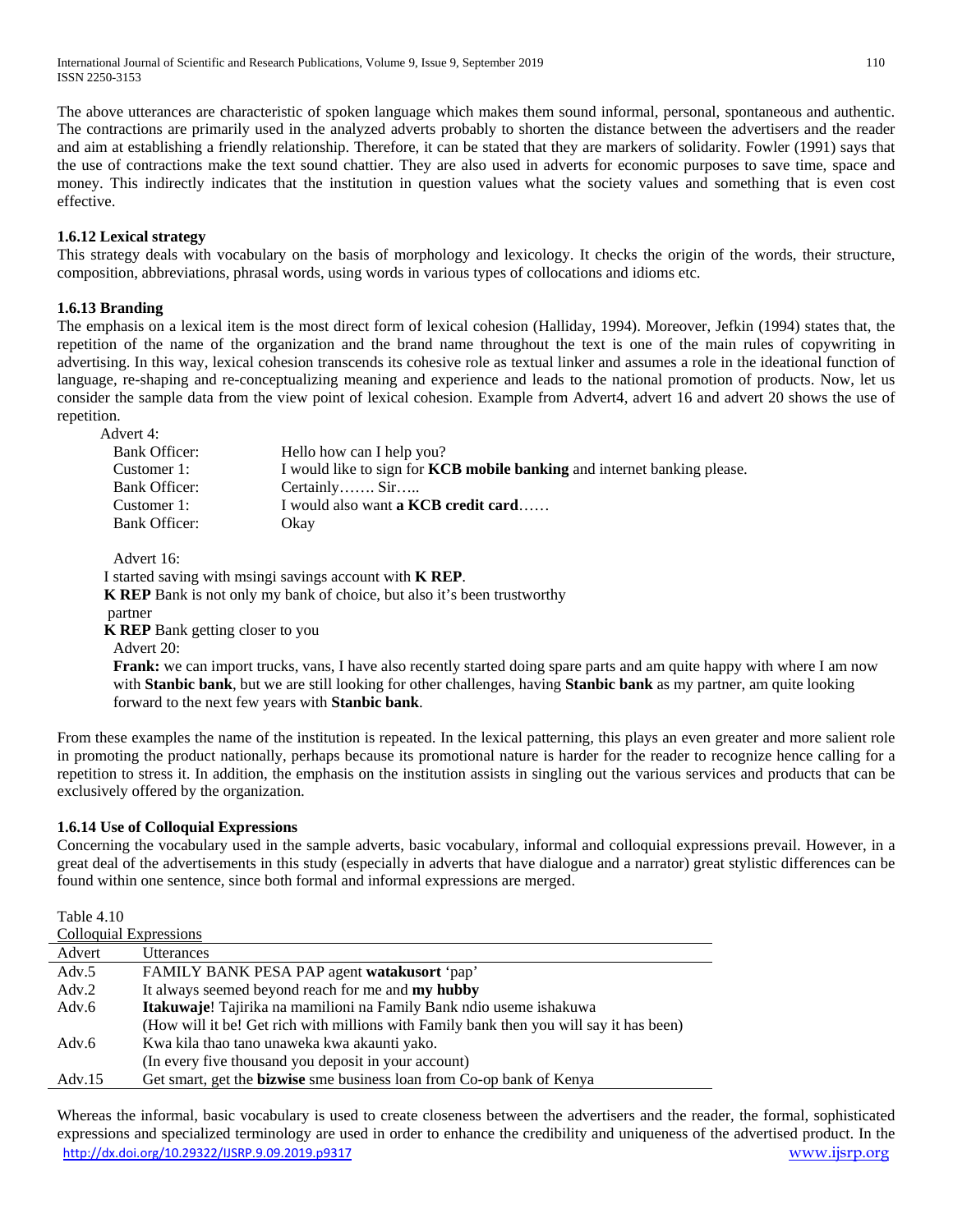above illustration the following are colloquial words: 'watakusort pap, pesa pap, (this indicates how efficient the bank in question is in offering assistance to its customers) hubby (husband), itakuwaje (what will happen?) and thao' (one thousand Kenya shillings). Colloquialism is a characteristic of informal language that highly promotes verbal interaction. 'watakusort pap' is a colloquial expression used by Family bank to create a close link between the institution and its customers, then persuading them. This can be crudely interpreted to mean one can be assisted very fast. 'itakuwaje' is a rhetorical expression which can be interpreted to mean 'what do you think will happen?'. On the other hand, the phrases 'Family bank' and 'Co-op bank of Kenya' are formal expressions and are merged with the above colloquial words to deliver a very important message then giving rise to thematic unity.

Also the high occurrence of colloquialisms and slang expressions in the banks adverts that is used in 11 out of 20 adverts, is typical of informal speech and suggests that the level of informality of the banks adverts is high. For example, 'Una…tulia eeee,Watakusort, hubby'. These expressions are widely used in everyday speech. They connote informality, friendliness and chattiness and they are used for the sake of creating closeness between the advertisers and the readers and establishing a friendly relationship on equal status. This solidarity strategy renders the communication more interactive getting the reader more emotionally involved in the process of persuasion.

In Adv.10, for example, there are instances of figurative language in the meanings of the colloquialism in the headline 'KCB cub Account' and the name of the product, i.e.The "cubby" account. In this advertisement the interpretation of the verbal message is suggested by the visual depicting the attractive dancing cub enjoying the played music, the image in the logo and the texts on the advert which acclaims "Building your future starts here" tells it all. In this connection, it is important to state that the visual component plays a salient role in the process of encoding and decoding the written and verbal messages since in spite of the fact that banks adverts lack grammatical cohesion, the visual cohesion enables the reader to decode the meaning of the verbal messages. Therefore in this case, one is able to decode the meaning of the text as the opening of an account for children.

The strategies of code mixing and switching are related to colloquialism and in this study they portrayed as exhuming instances of persuasion. Since advertisers are always looking for new and original slogans and catchy phrases, they have also adopted code mixing and switching techniques, especially in highly bilingual contexts like Kenya. The important condition is that consumers have at least a basic knowledge of second language to be able to notice a mixture and, thus, appreciate the code-mixed advertisement. The strategy of mixing codes in advertisements does not function only in bilingual communities. Foreign words penetrating languages can be traced in all the areas of life, including advertising. According to Ardila (2005), code mixing and switching is the alternation of two languages in a single utterance. He describes the difference between code switching and code mixing affirming that whereas code switching occurs when the speaker switches to the second language and continues using it, code mixing is mixing of words (Ardila, 2005).

Regarding the banks adverts, code mixing and switching are prevalent in nine out of twenty adverts. It is imperative to note that the kind of code mixing and switching that is found in adverts has some elements of colloqualism. As noted earlier, this kind of narration promotes informality that is geared into creating a rapport between advertisers and viewers. Examples of code mixing and switching on table 4.10 .

Table 4.11

| Code Mixing and Switching |                                                                |  |
|---------------------------|----------------------------------------------------------------|--|
| Advert                    | <i><u><b>Utterances</b></u></i>                                |  |
| Adv.6                     | 'unaweza shinda PESA PAP Tajirika leo na Family Bank'          |  |
| Adv. $15$                 | Remember you can bank hapo tu kwa jirani.'                     |  |
| Adv.6                     | 'kujenga nyumba ama ni kwenda holiday?'                        |  |
| Adv.5                     | 'Ndioo, tembelea FAMILY BANK PESA PAP AGENT aliye karibu nawe' |  |
|                           | when we walked in. Asante.                                     |  |
| Adv.17                    | Hellen: karibu sana.                                           |  |
|                           | Chama Biashara Account                                         |  |
| Adv. 16                   | Tunaamini ni wakati wako                                       |  |
| Adv. 18                   | Nyendagia mboga na matunda na ndi mumemba.                     |  |
| Adv.11                    | mpombaa mabisa na ndi member.                                  |  |
|                           | KCB simba account                                              |  |
| Adv. 3                    |                                                                |  |

<http://dx.doi.org/10.29322/IJSRP.9.09.2019.p9317> [www.ijsrp.org](http://ijsrp.org/) These illustrations show examples of code mixing and switching that exploit local dialect, English and Kiswahili which are both official languages in Kenya but advertisers make use of their mixture to create a casual atmosphere. Advert 6 presents this example of code mixing and colloquialism "unaweza shinda PESA PAP Tajirika leo na Family Bank" (you can win money very fast with Family Bank Get rich today with Family Bank). Advert 15 has an example of code mixing "Remember you can bank hapo tu kwa jirani". (………just there at your neighbour's). Advert 6 bears another example of code mixing "kujenga nyumba ama ni kwenda holiday?"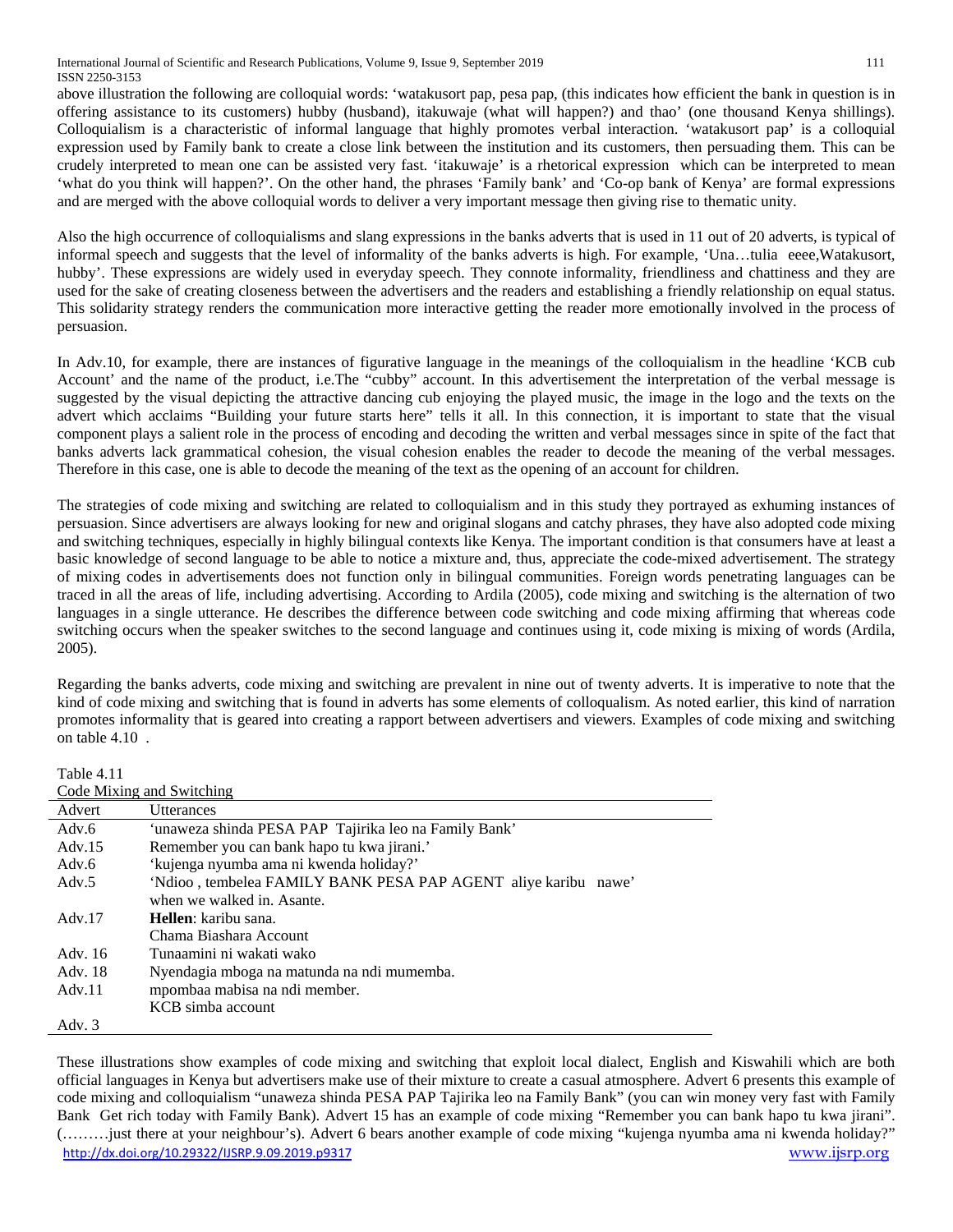(building a house or going on holiday). Advert 5 has a combination of code mixing and colloquialism "Ndioo, tembelea FAMILY BANK PESA PAP AGENT aliye karibu nawe" (yes, visit a Family Bank money very fast agent that is near you). Advert 18 has an example of code switching where the advert participant switches to pure Kiswahili "Tunaamini ni wakati wako" (we believe it is your opportune time). This diverse use of languages promote closeness between the advertisers and their target audience which enhances quick persuasion. In addition, there is a special kind of code switching in advert 11, where the participants in the advert borrow from their local languages. This advertising strategy is highly persuasive because it appeals to potential customers in their local dialects. This argument is exemplified in advert 11"Nyendagia mboga na matunda na ndi mumemba." (Kikuyu) the translation of this is (I sell vegetables and fruits in a grocery and am a member). Another example is in kikamba dialect "mpombaa mabisa na ndi memba." The translation is (I am a carver and am a member). Choice of words and language to use in an advertisement is crucial because it determines the amount of attention it gathers.

# **1.6.15 Evaluative Adjectives and Adverbs**

The last issue discussed in connection with the choice of vocabulary in the analyzed adverts, is the stereotypical use of the highly emotive, evaluative adjectives and adverbs connoting luxury and pleasure in advertisements for loans and other facilities like personal loans and asset financing deliberately indulging in rich orientations as shown in advert 2,4,16 and 17. This type of superlativity of meaning is achieved by the exaggerated use of boosting devices such as evaluative adjectives and adverbs is typical of the language of advertising. This tendency can be explained by the fact that such expressions are highly persuasive since they help create the desired image of the product and arouse the addressee's desire for it.

Table 4.12

| <b>Evaluative Adjectives and Adverbs</b> |                                                     |
|------------------------------------------|-----------------------------------------------------|
| Advert                                   | Utterances                                          |
| Adv.2                                    | two <b>beautiful</b> girls Norah and Kyler          |
| Adv.4                                    | <b>Biggest</b> and <b>Best</b> loyalty program ever |
|                                          | For <b>valued</b> customers                         |
| Adv.16                                   | which is a <b>real</b> haven for our family         |
|                                          | It's been a <b>trustworthy</b> partner              |
| Adv. $17$                                | This is quite impressive                            |
|                                          | That's so sweet                                     |
| Adv. 20                                  | am quite happy with where I am now                  |

In advert 2 the use of 'two beautiful girls Norah and Kyler' is used in the context of a family that is close-knit and admirable. The advert is designed to persuade middle-aged individuals in the society who could be having children in the displayed age group. In advert 4 'biggest and best' are both in their superlative and address the highest level of loyalty programme. Other expressions like 'quite impressive, so sweet and quite happy' are an adverb of degree and an adjective deliberatively to attract the viewer's attention then sway them to thinking in their way.

## **1.6.16 Use of Directives**

The main aim of commercial advertising is to sell a product or an idea. In order to make their ends meet, advertisers use various speech acts to persuade the readers and viewers. At this point, the focus is on the speech acts used in the sample adverts and comment on their function in the process of persuasion. The most common types used in the sample adverts are statements, directives and inquiries. From the point of view of their interactive potential, the most interactive speech acts are directives and inquiries since they stimulate the reader into a more active participation in the communicative process by addressing him/her directly and making direct appeals to him/her.

Statements either inform the reader about something, usually the qualities of the product for example in advert 13 there is a statement "the difference between a good business woman and a not so good business woman is the ability to see an opportunity and cease it ". This statement gives pure information, others may suggest or invite the reader to do something as in the following example in advert 14 "End the year on a winning note with a holiday on standard chartered'. While comparing directives to statements directives sound more imposing and the persuasion expressed in them is therefore more obvious.

Speech acts of directives appear in banks adverts and are used to make direct appeal to the reader hence rendering the level of imposition high, table 4.13 has the examples of speech acts of directives.

Table 4.13

| <b>Directives</b> |                                                                  |
|-------------------|------------------------------------------------------------------|
| Advert            | Utterances                                                       |
| Adv.14            | Call us on 0203293900 or visit our website for more information. |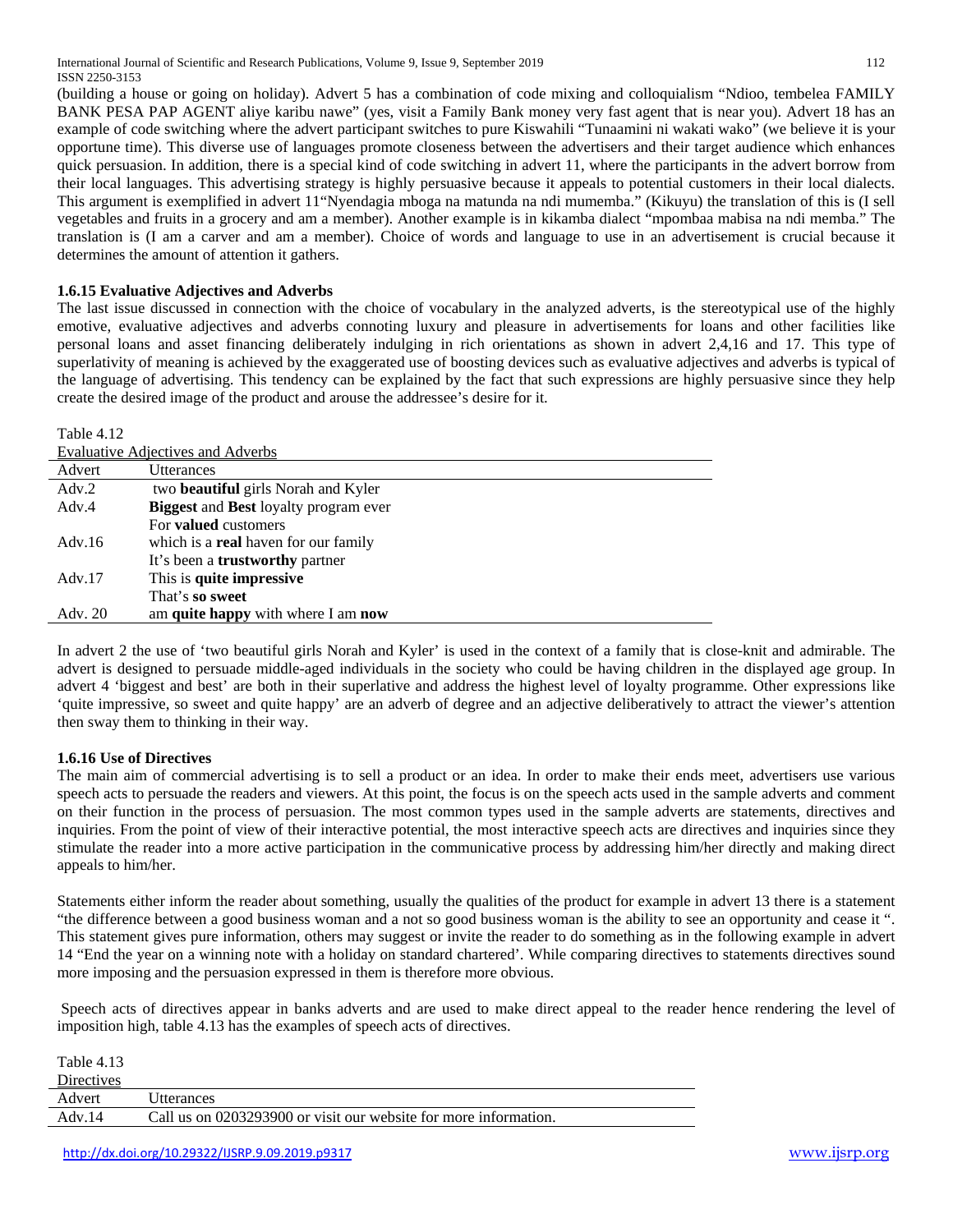| Adv.13 | Get smart get the bizwise sme business loan from co-op bank of Kenya. |
|--------|-----------------------------------------------------------------------|
| Adv.10 | Teach your child to invest <b>now</b> for a better future             |
| Adv.18 | Visit any one of our branches country-wide                            |

Advert 14 has this directive "Call us on 0203293900 or visit our website for more information" that directly appeals to the reader to make the next step of making a call or visiting the bank's web for more information. Advert 13 has "get smart get the bizwise sme business loan from co-op bank of Kenya", the reader is being persuaded to become smart by getting the business loan. This directive has a condition that one should acquire a loan in order to be smart. Advert 10 bears the directive "Teach your child to invest **now** for a better future", the reader here is being charged with the responsibility of delivering a lesson indirectly by opening an account for their children. The discourse marker "**now"** used in this speech act connotes spokenness, spontaneity and authenticity. It is a booster which reinforces the illocutionary force of the utterance.

The use of quasi-dialogic structure which is typical of spokenness is another strategy that can be found in the banks adverts for example in advert 6 "Unataka nini? kusomesha mtoto , kujenga nyumba ama ni kwenda holiday? chochote utakacho. Tajirika leo na nusu milioni, milioni moja ama milioni tatu PAP." (what do you want? To educate your child, to build a house or go on holiday? Whatever you want. Get rich today with half a million, one million or three million very fast). This informal question-answer scheme, which sounds casual and authentic, enhances the interactive and persuasive potential of the advertisement. It can be stated that the strategy of introducing a problem and offering a solution to it is a widely used persuasive technique.

There is also the use of synthetic personalization directive strategy. This is "a phenomenon compensating the fact that authors do not know who they are reaching and address millions of identical "yous" (Hopkinson, (2010). According to Fairclough (1989: 62), synthetic personalization is "a compensatory tendency to give the impression of treating each of the people "handled" en mass as an individual". The individualization is brought about linguistically by the use of deictic expressions for example in advert 11 the use of possessive personal pronoun 'your' (Your listening caring partner). The use of these linguistic devices enable advertisers to create a sense of making a direct appeal to the reader as an individual.

The quasi-dialogic structure which is a strategy of directives is related to advertisement rhetoric. "Traveling upcountry? Remember **you** can bank hapo tu kwa jirani" displays feature of synthetic personalization by the second person pronoun "you". Here the speech act of inquiry is followed by the statement suggesting a solution to the problem posed in the inquiry. This question-answer sequence sounds authentic, casual and creates the impression of closeness and immediateness.

The above mentioned speech acts show the attempt of advertisers to create an impression that they care for individual readers and their needs. It can be stated that this strategy is highly persuasive since when being shown to be cared for, the addressee may get more emotionally involved which can make him/her less resistant to the attempts at persuasion.

## **1.6.17 Semantic Strategy**

This strategy studies the linguistic meaning of a text over and above the meaning of the lexical items taken singly (Crystal, 2004). It is also the study of formal meanings as they are encoded in the language of texts (Verdonk, 2002). As far as semantics is concerned vagueness and ambiguity abound. Vagueness or inexplicitness of meaning, is a feature typical of the language of advertising. It is associated with informality, spokenness and closeness. For example in advert 17 the use of a statement like "welcome to convenient" by the bank employee is an instance of vagueness and ambiguity. According to Urbanová (2003: 75), it is assumed that vagueness is intentionally used in advertising discourse for reasons of informality and atmosphere of chatty character and persuasive use of language linked with figures which are often presented as mere approximation.

The manifestation of vagueness is in harmony with the requirements of accessibility, acceptability and negotiability of the meaning conveyed (c.f. Urbanová, 2003: 75-76). While vagueness has a manifestation of lacking semantic determinacy which is inherent in the word itself and is associated with openness and obscurity of meaning, ambiguity indicates distinctly different meanings. It is important to note that the use of ambiguity enhances the interactive potential of advertising messages since the reader/viewer has to participate actively in order to decode the message. Drawing from the dialogue in advert 17, this assertion can be substantiated that the seemingly ambiguous statement "more power in your hands" is explained: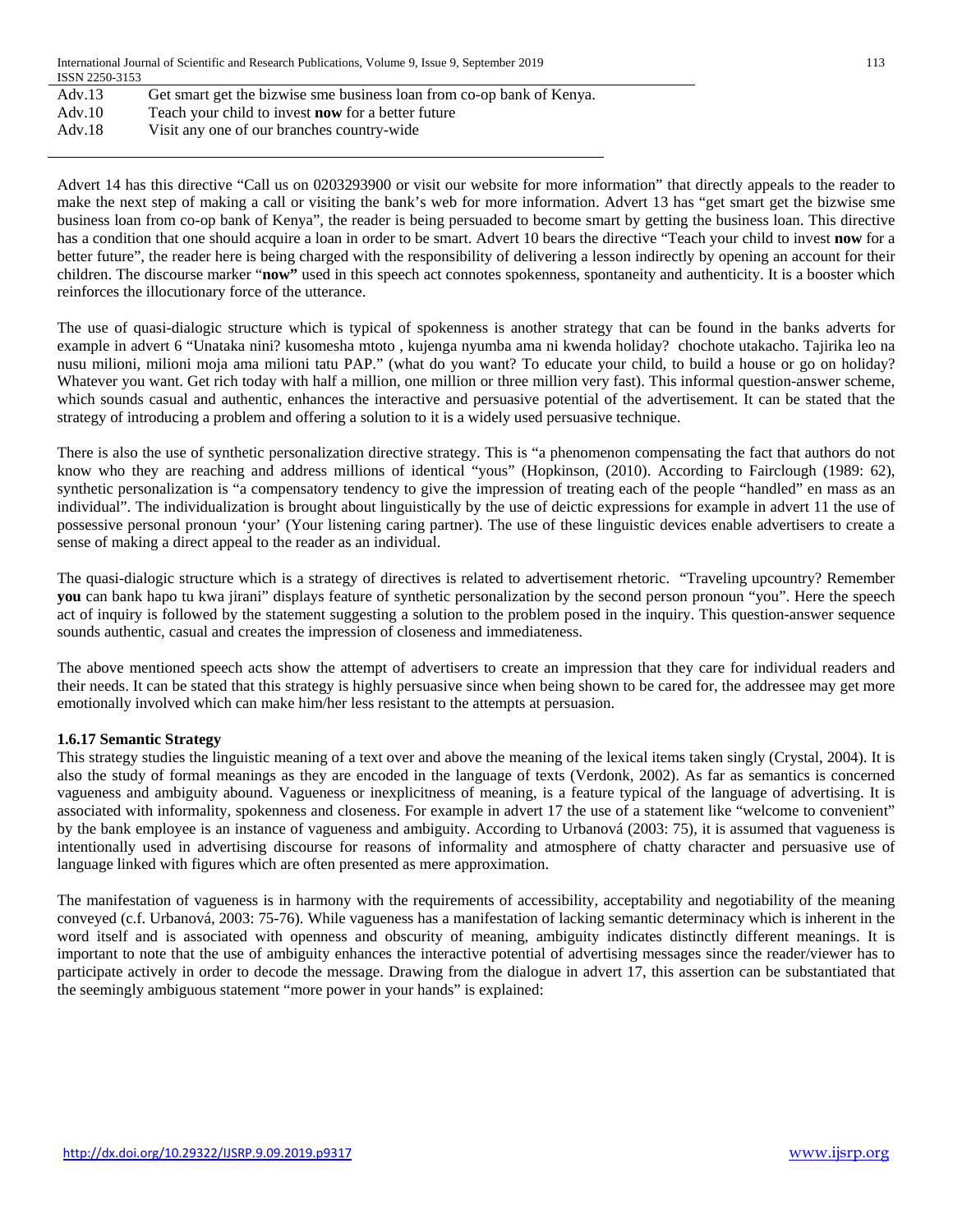International Journal of Scientific and Research Publications, Volume 9, Issue 9, September 2019 114 ISSN 2250-3153



Figure 4.1 Digital Banking

**Helen**: Come, let me show you. So here, you can access our internet banking, you can do multiple bill payment, you can do instant account transfers and can also do tax payment. Let's say for example, you are paying your rent; Login into your account, enter the details of your landlord, enter the amount, submit and you await your payment confirmation. It's that simple. You don't have to come to the bank to do your payment.

**Julie**: This is quite impressive!

**Bob**: (with a searching look at her) Yes, dear of course like for me, I do my banking on the go any time anywhere. On my phone, on my computer. I actually don't need to go to any branch that's why I get more time to spend with you!

**Julie**: Aah! Ooh! That's so sweet.

**Helen**: most of the modes of payments I have shown you require many trips to many offices, now you can settle your bills anytime, anywhere. (To Julie) would you like to open an account with us?

**Julie**: (Excitedly) Ooh yes please.

**Helen**: All you have to do is dial \*208# and follow instructions.

**Julie**: Done

**Helen**: It's that easy, you can now operate your account. (To Bob) by the way you are our customer, have you downloaded the mobile banking app?

**Bob**: (shaking his head) No!

**Helen**: Shall we go to the meeting room to discuss. Bob, please join us. (jumping up and following them). With the app mobile banking becomes so much easier. Can we download it to see what I mean? **Bob**: Yes! Absolutely.

**Helen**: You can pay your bills like DSTV, water, zuku, electricity,transfer to other accounts and even buy airtime. **Bob**: Easy, wooow! I must have missed out on a lot. This is awesome! **Now I definitely know one thing I have got more power in my hands.**

This conversation reveals that Helen who is a bank employee explains to Bob and Julie who are customers the working of something that is complex in the banking system. They pay attention and are able to perfectly capture the working of the application. This makes them become contented with whatever the bank is offering.

Vagueness as a manifestation of semantic indeterminacy which is inherent in the word itself can be found in Adv3 in this statement "You know one that gets you noticed when you arrive **somewhere?"** This speech act of inquiry is vague since the meaning of the expression "somewhere" is rather opaque. Similarly, as far as ambiguity is concerned, the slogan……"Here for good" used in Advert14 "good" is ambiguous since it contains a pun. More precisely, the slogan is ambiguous since besides its literal meaning, "goodness" the expression good, is also used figuratively here, having a meaning "forever". Here, the use of ambiguity enhances the interactive potential of the verbal message. A similar case is presented in advert 6 where the slogan reads "Family Bank, with you for life" can perhaps be understood to mean the institution is there for life matters or is there forever of course for its customers.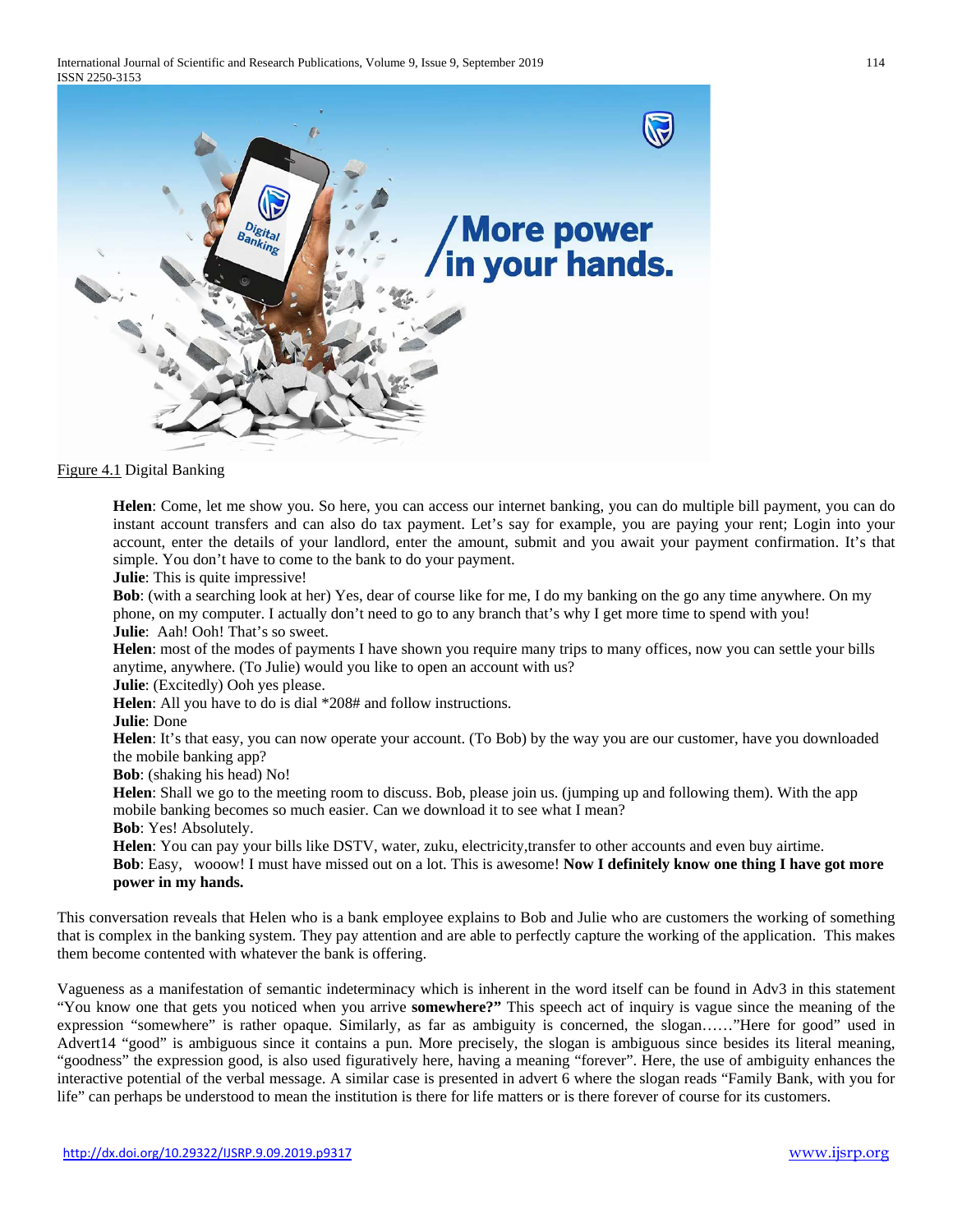International Journal of Scientific and Research Publications, Volume 9, Issue 9, September 2019 115 ISSN 2250-3153

There is ambiguity and vagueness in advert4 in the portrayal of the cartoon cub which is a young one of a lion matched with the written words.



#### Figure 4.2: Cub and the Written Words

Figure 4.2 is not easily decoded because one cannot tell the link between the words and the picture. However, thanks to the visual component of the advertisement since the figurative interpretation is suggested by the image of the cub reflecting the figure of the young cub which, in interpreting it, could be perceived as a "child". It therefore needs to be re-emphasized that the verbal messages in advertisements can fully be understood only when the visual component is taken into consideration

#### **1.6.18 Conclusions and Recommendations**

These findings confirm the vocabulary and grammatical structures in this study that display different aspects of linguistic strategies. These strategies are manifested in different aspects of language use. It is clearly brought out that the language of advertising has a unique formality and different levels of sophistication. This stylistic imbalance enhances the persuasive potential of the advertising messages since the use of informal features enable the advertisers to shorten the distance, establish a close social contact with the reader and facilitate involvement. There is also the use of formal features in advertising discourse to create the impression of credibility and trustworthiness with regard to the advertising body. Since the language of advertising has impact on the language of ordinary communication, it reduces thoughts to formulas, phrases, music, slogans, soundtracks etc. Accordingly, one must be aware of the subtexts that TV adverts generate because when the human mind is aware of the hidden codes in texts, it will be better able to fend off the undesirable effects that advertising texts may cause.

#### **References**

Cook, G. (2001). *The Discourse of Advertising* (2nd ed.). London: Routledge.

Crystal, D. (2004). *The Cambridge Encyclopedia of the English Language*. Ernst Klett Sprachen.

- El-daly, H. (2011). *Towards an Understanding of the Discourse of Advertising*: Review of Research with Special Reference to Egyptian Media. African Nebula, Issue 3.
- Fairclough, N. (1989). *Language and Power.* London and New York: Longman.
- Fairclough, N. (1992). *Discourse and Social Change*. Cambridge: Polity Press.
- Fairclough, N. (2001). *Critical Discourse Analysis as a Method in Social Scientific Research.* In Fowler, R. Hodge, B., Kress, G., & Trew, T. (1979).(Eds.), Language and control (pp. 1-4). London: Routledge.

Fowler, R. (1991). *Language in the News*: Language and Ideology in the Press.